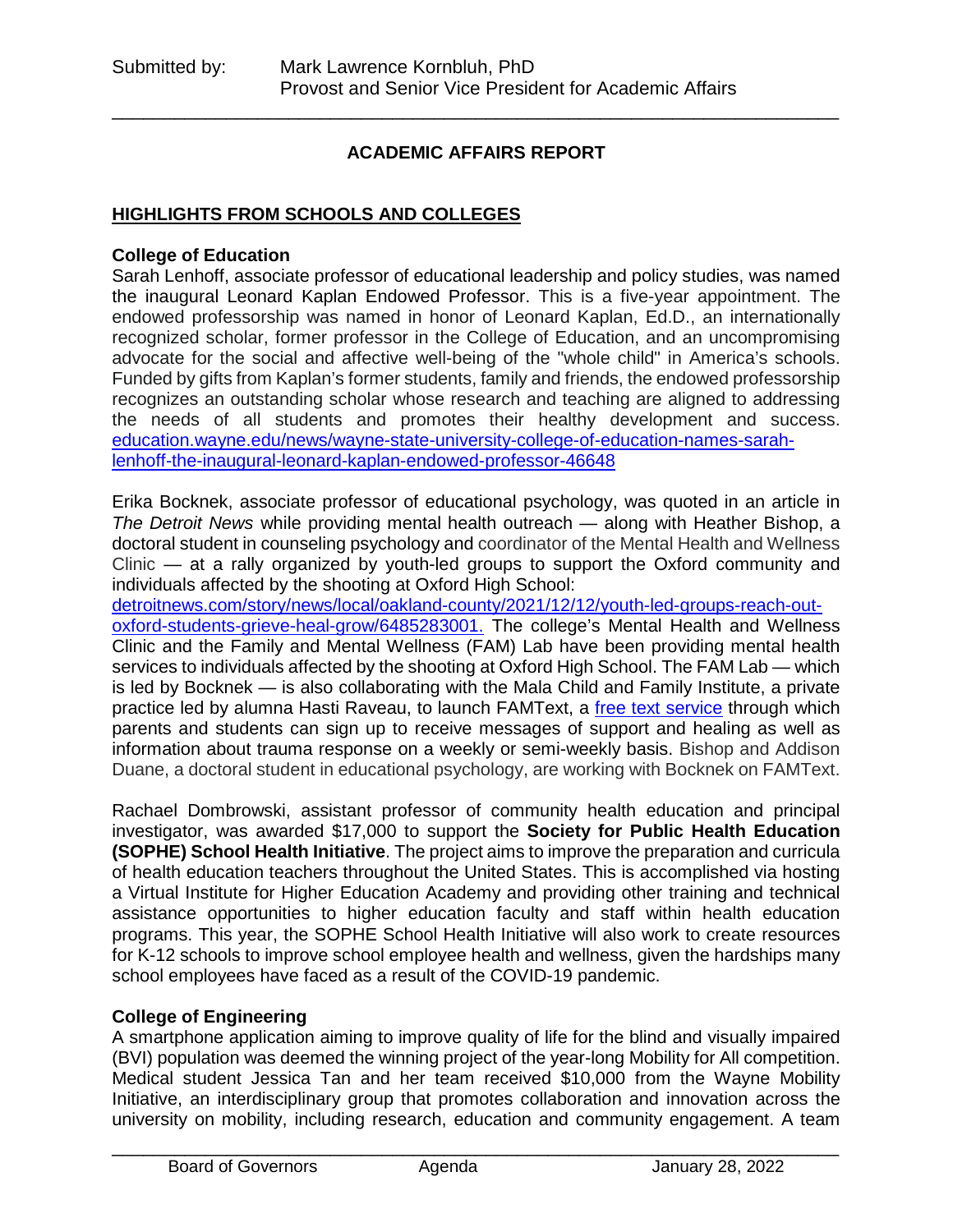from the Department of Art and Art History were the runners-up and received \$5,000 for a collaboration with Deeply Rooted Produce (DRP), a mobile grocery service that works with local urban farmers to reach underserved communities.

Zheng Dong and Weisong Shi — faculty in the Department of Computer Science and researchers in The CAR Lab at Wayne State — received a three-year, \$499,861 grant from the National Science Foundation to develop a solution that enhances real-time collaborative computing on the edge while addressing architectural, scalability and security challenges regarding Internet of Things (IoT) devices.

Carol Miller, a champion of water quality, sustainability and public health for more than three decades, was appointed by Governor Gretchen Whitmer to a four-year term on the Environmental Permit Review Commission. The 15-member EPRC advises the Michigan Department of Environment, Great Lakes, and Energy on disputed permit applications and contested permit decisions. Miller is a professor of civil and environmental engineering and the director of Healthy Urban Waters, a multi-disciplinary group of researchers focused on urban water infrastructure and resources.

#### **College of Fine, Performing and Communication Arts**

**Art Department -** Intro and Advanced Mural Painting students (Fall 2021) produced a mural in sections inside the painting studio on the third floor of Old Main. The design for the mural was selected by a review committee lead by University Art Collection Curator Grace Serra. Artists and project managers Cara Marie Young and Ephemera Fae lead the project with their classmates in Professor Margi Weir's Advanced Mural Painting Class at Wayne State University's Old Main Building. The 20x40 foot mural, a celebration of diversity and the various disciplines within Wayne's Old Main building, will be installed on the Hancock and Second Street side of the Old Main Building behind the Elaine L. Jacobs Library.

**Department of Communication -** Professor Pradeep Sopory, department of communication, and Marc Kruman, history professor and director of Center for the Study of Citizenship, have been awarded \$198,892 by the Michigan Health Endowment Fund to implement a deliberative democracy model to promote healthier behaviors in Detroit's HOPE Village neighborhood. Through the deliberative democracy model, residents will develop, implement and sustain solutions to health concerns in their community.

**In memory of David Magidson -** Professor David Magidson passed the week on December 10. Dr. David Magidson initially joined Wayne State University in 1991 as Dean of the College of Fine, Performing and Communication Arts. After seven years and a brief sabbatical, Dr. Magidson returned to Wayne State as a faculty member. He initially taught playwriting while serving as Dean – adding directing, PhD seminars and dramatic theory and criticism in 1998. He held a Ph.D. from the University of Utah and directed 100+ plays for many different theatre companies, including the Jewish Ensemble Theatre (JET), an Actors' Equity Association theatre at which he served as the artistic director for five years. Dr. Magidson also served as the director of Wayne State University's Center for Arts and Public Policy, and artistic director of the Lenore Marwil Jewish Film Festival for 10 years.

#### **College of Liberal Arts and Sciences**

Shelly Jo Kraft, a professor in the Department of Communication Sciences and Disorders, [announced a major breakthrough in her research on the genetic basis of stuttering.](https://clas.wayne.edu/news/gene-discoveries-give-new-hope-to-people-who-stutter-43977) Working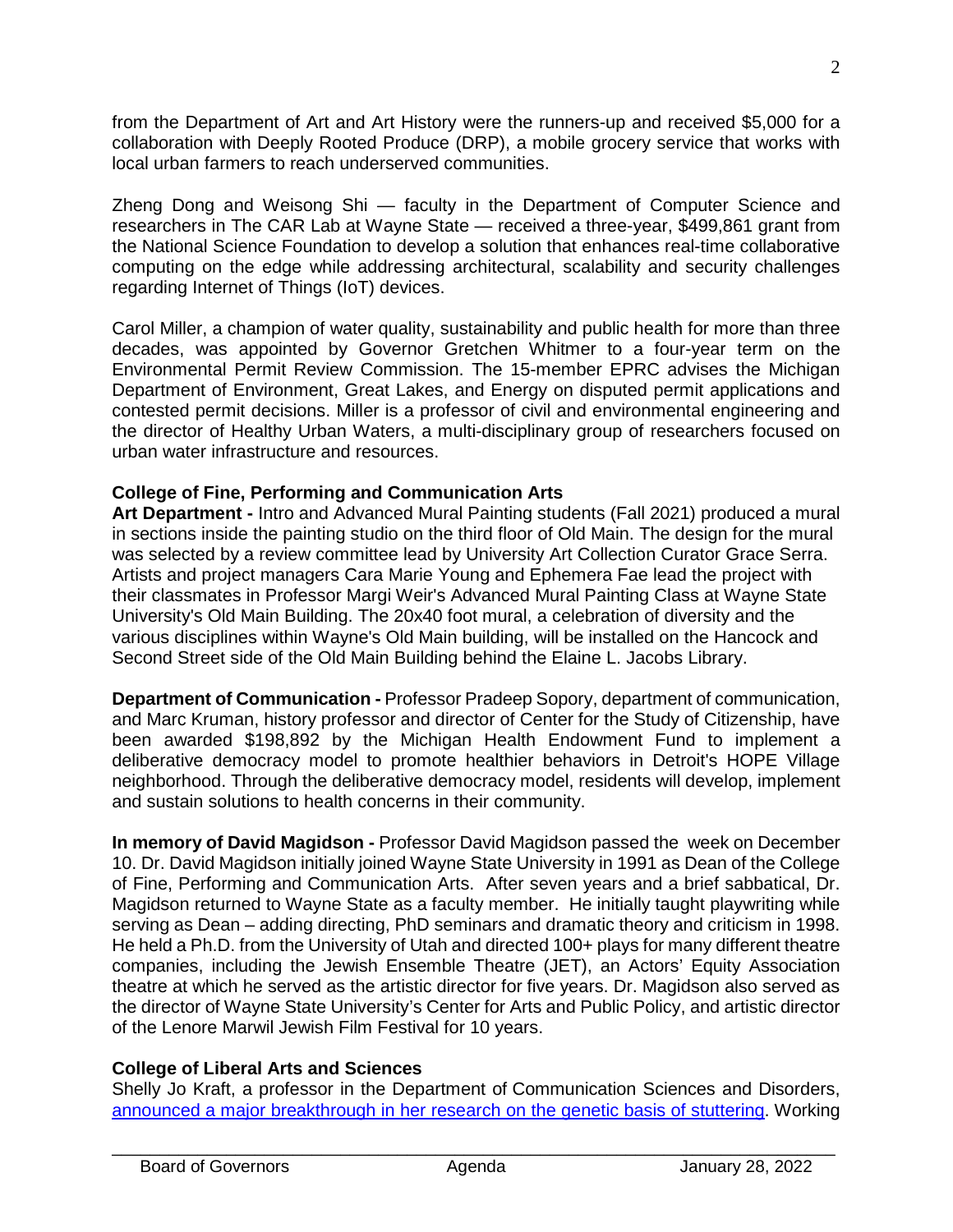alongside colleagues from Vanderbilt University, Kraft reports the discovery of new genetic variations associated with the condition. They believe studies like these have the potential to "open the floodgates" in identifying therapeutic directions that could improve outcomes for people who stutter. The groundbreaking findings were detailed in two papers published in *The American Journal of Human Genetics* and *Human Genetics and Genomics Advances* last month.

[Anthropology students recently teamed up with the Museum of Contemporary Art \(Detroit\) to](https://www.freep.com/story/news/local/michigan/detroit/2021/11/18/mocad-excavation-2021-what-they-found/8630309002/?utm_source=link&utm_medium=email-619bf72ed1056&utm_campaign=Monday,+November+22,+2021+-+Today@Wayne+-+Wayne+State+Universit&utm_content=Wayne+State+archeologists+dug+up+MOCAD+site:+Here%27s+what+they+f)  [conduct an archeological dig](https://www.freep.com/story/news/local/michigan/detroit/2021/11/18/mocad-excavation-2021-what-they-found/8630309002/?utm_source=link&utm_medium=email-619bf72ed1056&utm_campaign=Monday,+November+22,+2021+-+Today@Wayne+-+Wayne+State+Universit&utm_content=Wayne+State+archeologists+dug+up+MOCAD+site:+Here%27s+what+they+f) on a plot of land just adjacent to the Midtown Detroit museum. Students unearthed artifacts from the site of the demolished Parke Mansion. The public was invited to visit the dig site and [several local news outlets covered](https://www.freep.com/story/news/local/michigan/detroit/2021/11/18/mocad-excavation-2021-what-they-found/8630309002/?utm_source=link&utm_medium=email-619bf72ed1056&utm_campaign=Monday,+November+22,+2021+-+Today@Wayne+-+Wayne+State+Universit&utm_content=Wayne+State+archeologists+dug+up+MOCAD+site:+Here%27s+what+they+f) the project.

CLAS faculty Matthew Allen (Chemistry) and Lori Pile (Biological Sciences) have established Maximizing Access to Research Careers MARC scholars - [College of Liberal Arts and](https://clas.wayne.edu/research/marc/scholars)  Sciences - [Wayne State University.](https://clas.wayne.edu/research/marc/scholars) MARC is a dynamic scholarship program designed to build a cohort of research-oriented students from groups traditionally underrepresented in STEM fields. MARC is designed for students interested in pursuing careers as biomedical scientists and plan to, or are willing to consider, Ph.D. or M.D./Ph.D. programs in the biomedical sciences after graduation.

Alongside faculty members, CLAS Dean Stephanie Hartwell launched the [#RunWithTheDean running event.](https://twitter.com/hashtag/rwtd?src=hashtag_click) Wayne State community members are welcome to join Dean Hartwell for a 5-mile run around the city. Runs take place on Fridays at 1 p.m. Keep an eye on the CLAS social media accounts for updates.

## **Eugene Applebaum College of Pharmacy & Health Sciences**

Associate Professor of Physical Therapy Nora Fritz was **[awarded an NIH R01 grant](https://cphs.wayne.edu/news/faculty-spotlight-associate-professor-nora-fritz-44000)** to examine early cognitive and motor changes in persons with multiple sclerosis. Her NIH R21 grant received a 13th percentile score and is awaiting council review for potential funding. Last fall, she was honored with the Richard E. Darnell Award from the American Physical Therapy Association of Michigan for her research contributions.

The WSU Applebaum Department of Pharmacy Practice had more than 25 publications in peer reviewed journals, with 14 abstracts presented at national meetings. The Nurse Anesthesia program became the first and only NA program in Michigan to formally transition from a paper to an electronic clinical evaluation tool. During the past quarter, faculty in Health Care Sciences have published seven manuscripts and presented the results of their research in eight different forums.

## **Honors College**

On October 27 and November 18, the Irvin D. Reid Honors College hosted an "iDetroit Panel," which was coordinated by two Honors faculty members, Dr. Beth Fowler and Dr. Bryan Ellis, and moderated by Honors dean Dr. John Corvino. The panel discussions are based on Marcus Lyon's I.Detroit Human Atlas project. The October 27 panel was available to students as an in-person or live-streamed event, and welcomed Pamela Esshaki and Shumayim "Mama Shu" Harris, both of whom have been recognized for their activism and devotion to Detroit community causes. They discussed their experiences in a city defined by the auto industry and thoughts about moving forward in post-industrial spaces. The November 18 iDetroit panel featured Jamon Jordan, the City of Detroit's first official historian. Jordan has been serving residents and visitors for decades in his role as a public intellectual who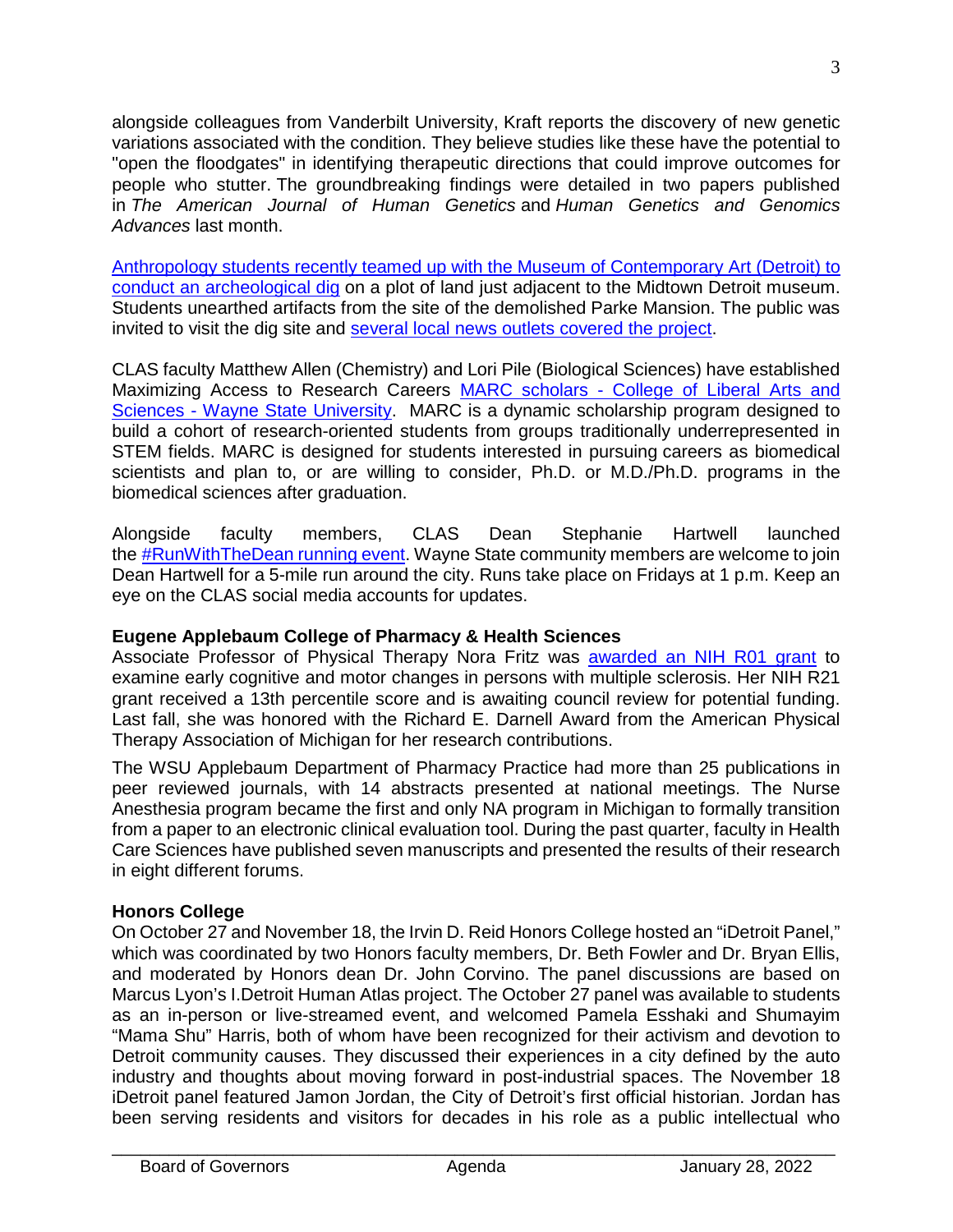founded [Black Scroll Network](https://blackscrollnetwork.weebly.com/) in 2013. Jordan's tours helped longtime residents, visitors and newcomers alike to understand the history of the city and the role Black and Indigenous people played in its development.

The Honors College was pleased to support a special exhibit that was installed in the atrium of the David Adamany Undergraduate Library in November called, "Black Bottom Street View Exhibit." Through the efforts of Honors faculty Dr. Kevin Deegan-Krause, the exhibit brought back the neighborhood considered by many to be the epicenter of African-American culture in Detroit. The entire neighborhood was demolished in the 1950's for the construction of the Chrysler Freeway. Before the demolition began, every structure was photographed, and the archive of more than 2,000 of the photos were recently discovered. The photos were arranged on large wooden panels built in a pattern of the original street grid, recreating the neighborhood. "Many of the students never knew Black Bottom existed," Deegan-Krause said. "They've been to that space, some of them dozens of times, they've driven right through it. And without this kind of exhibit, it's invisible."

The Irvin D. Reid Honors College hosted the first of three Honors Showcase events on January 26. These special recruiting events are designed to share the many benefits of being an Honors student at Wayne State University with prospective students, parents and guests. Honors-eligible admitted students for Fall 2022 are invited to attend one of the Honors Showcases, which are held virtually. The event includes a welcome and overview of Honors from Dean John Corvino, and then the dean moderates a panel of six current Honors students enrolled in diverse range of academic programs, who share their Honor experiences. This is followed by a Q&A session, with Honors faculty, advisors and staff on-hand to answer questions.

## **Law School**

Law school faculty and alumni continue to make an impact with their work and receive recognition for their accomplishments. Associate Professor Khaled Beydoun presented a keynote address at Facebook to more than 10,000 employees, staff and members of leadership on Islamophobia. Hon. Timothy P. Connors, an adjunct professor, was [awarded](https://www.mlive.com/news/ann-arbor/2021/11/washtenaw-county-judge-honored-for-work-with-adoption-services.html) the Daniel J. Wright Lifetime Achievement Award for Exemplary Service to Michigan's Families and Children. Alumna Dawn Ison was **nominated by President Joe Biden** to be the U.S. Attorney for Michigan's Eastern District, which would make her the first Black female picked for the job of chief federal law enforcement officer in Metro Detroit. Professor Katherine E. White, who is also is a Brigadier General in the U.S. Army National Guard currently serving as the Deputy Commander of the 46th Military Police Command in Lansing, was inducted into the Michigan Military and Veterans [Hall of Honor.](https://www.mimilitaryvethallofhonor.org/)

## **Mike Ilitch School of Business**

In December, the Mike Ilitch School of Business opened the application process for its 2022 ["25 Under 25"](https://ilitchbusiness.wayne.edu/25.php) recognition program. The program was created in 2017 to celebrate Ilitch School all-stars in academics, leadership, professional development and campus/community service. Applications are judged by a panel of executives from the SE Michigan business community. This year's winners will be announced in March.

In the lead up to the holiday season, a number of Ilitch School faculty members were cited in local and national media regarding ongoing supply chain and inventory challenges. Ilitch School Lecturer Kevin Ketels was quoted in an [Associated Press story](https://apnews.com/article/coronavirus-pandemic-business-health-46d95cc0d03851a34273b2e4ad4e7d4e) that was picked up by U.S. News & World Report, ABC News, WDIV, WSB-TV (Atlanta), New York Post,

4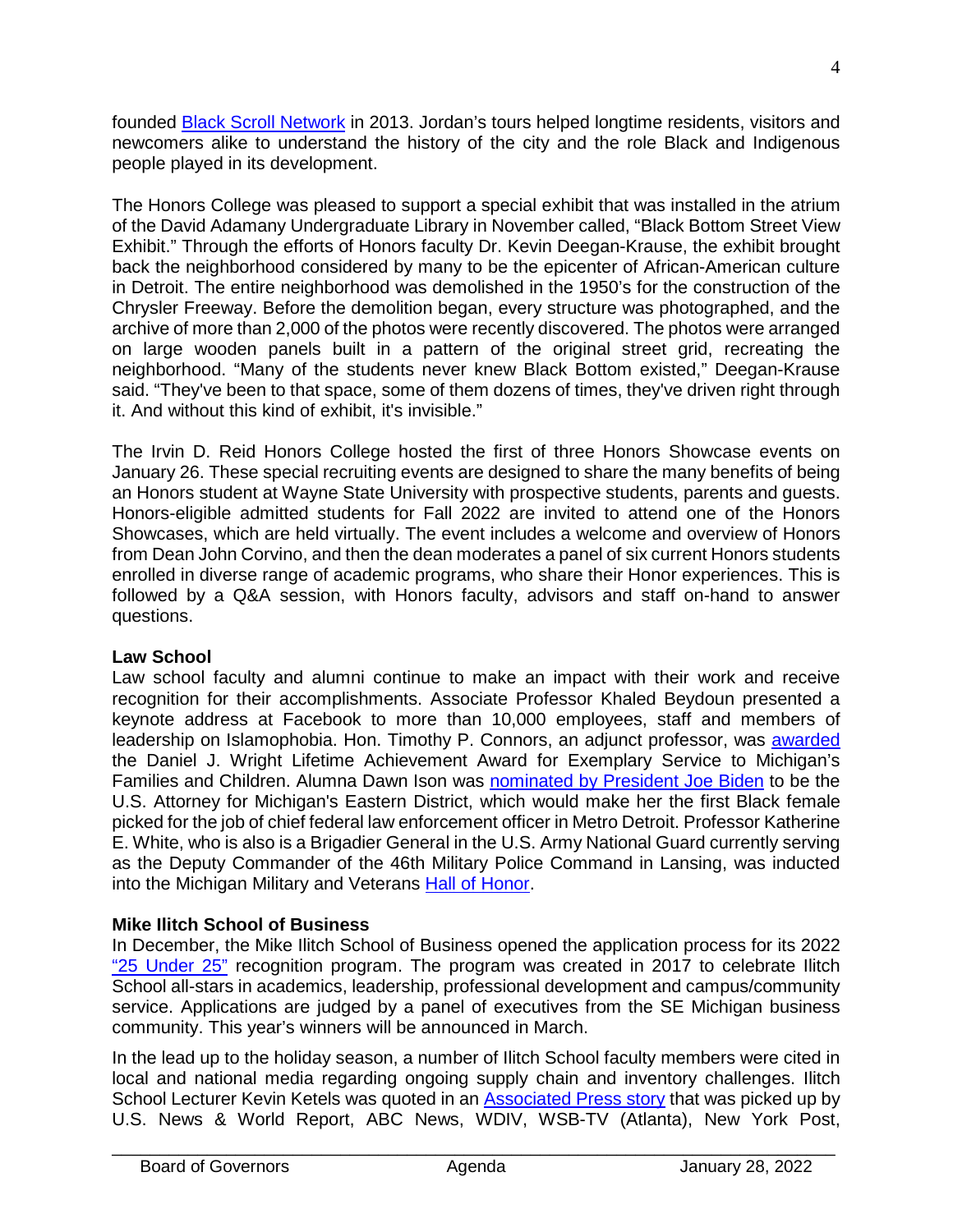Washington Times, The Miami Herald, Kansas City Star, Las Vegas Sun, Seattle PI, San Francisco Gate, St. Louis Post Dispatch, Star Tribune, Chron, Arizona Daily Star, Pittsburgh Post-Gazette, NBC-Chicago and Anchorage Daily News. Other faculty members were featured prominently in Crain's Detroit Business.

On Nov. 15, the Ilitch School hosted its [41st Annual Recognition and Awards Program.](https://ilitchbusiness.wayne.edu/news/ilitch-school-hosts-41st-annual-recognition-and-awards-program-43902) At this event, the school honored the 2020 and 2021 recipients of its awards for Michigan Executive of the Year, Distinguished Alumni, Emerging Leader, Inspirational Teacher and Outstanding Student. This year's honorees included Strategic Staffing Solutions founder and CEO Cindy Pasky and late Ilitch School alum Marlowe Stoudamire, who received a posthumous Distinguished Alumni Award. Detroit television news legend Carmen Harlan served as the emcee.

#### **School of Information Sciences (SIS)**

Wayne State's student chapter of the National Digital Stewardship Alliance (NDSA) researched various user-centered digital preservation methods to help families preserve their digital photographs, emails, and social media. School of Information Sciences students, with direction from faculty advisor Kim Schroeder, developed a website resource to provide community members with the means to preserve their digital content in an accessible and cost-effective manner. Students Robert Browning, Ginny Schneider, Eric Morgel, Kendra Moyer presented the group's findings at the NDSA's [Digital Preservation Conference,](https://ndsa.org/conference/) comoderated by Schroeder, on November 4.

SIS student (and December 2021 graduate) Kendra Moyer was featured in the special commencement edition of the Today @ Wayne newsletter. Moyer is an activist with deep ties to Wayne State. Her mother is a SIS alum who worked to protect library patrons' rights to privacy under the Patriot Act and her father was co-creator of the League of Revolutionary Black Workers and the first Black editor of Wayne State's student newspaper, The South End. As a student, Moyer worked with the Voices from the Grassroots project at WSU Law School's Damon J. Keith Center for Civil Rights to create a metadata library of terms related to Civil Rights activism in Detroit. She also worked with SIS Professor Kafi Kumasi to help bring urban school libraries back to life as a research assistant/web developer for Project RUSL: Restoring Urban School Libraries.

# **School of Medicine**

#### **Ranking**

- Announced USNWR positions Research (66 which was up from 71), Primary Care (89), badged in Most Diverse Medical School (26) and Areas of Physician Shortage
- Peer influencer communication campaign established

#### **Research and grants**

2022 NIH funding over \$77M including significant awards for

- \$15.88M to Department of Emergency Medicine to be the epicenter of a national study on viral infections that present in emergency departments across the county. Jeffrey Kline, M.D. (0ne of the dean's recruits), principal investigator, study includes emergency departments in 21 states and the District of Columbia, and 100 hospitals for surveillance of viral infections.
- \$7M to investigate the potential therapeutic effects of cannabis to reduce post-traumatic stress disorder and depression in veterans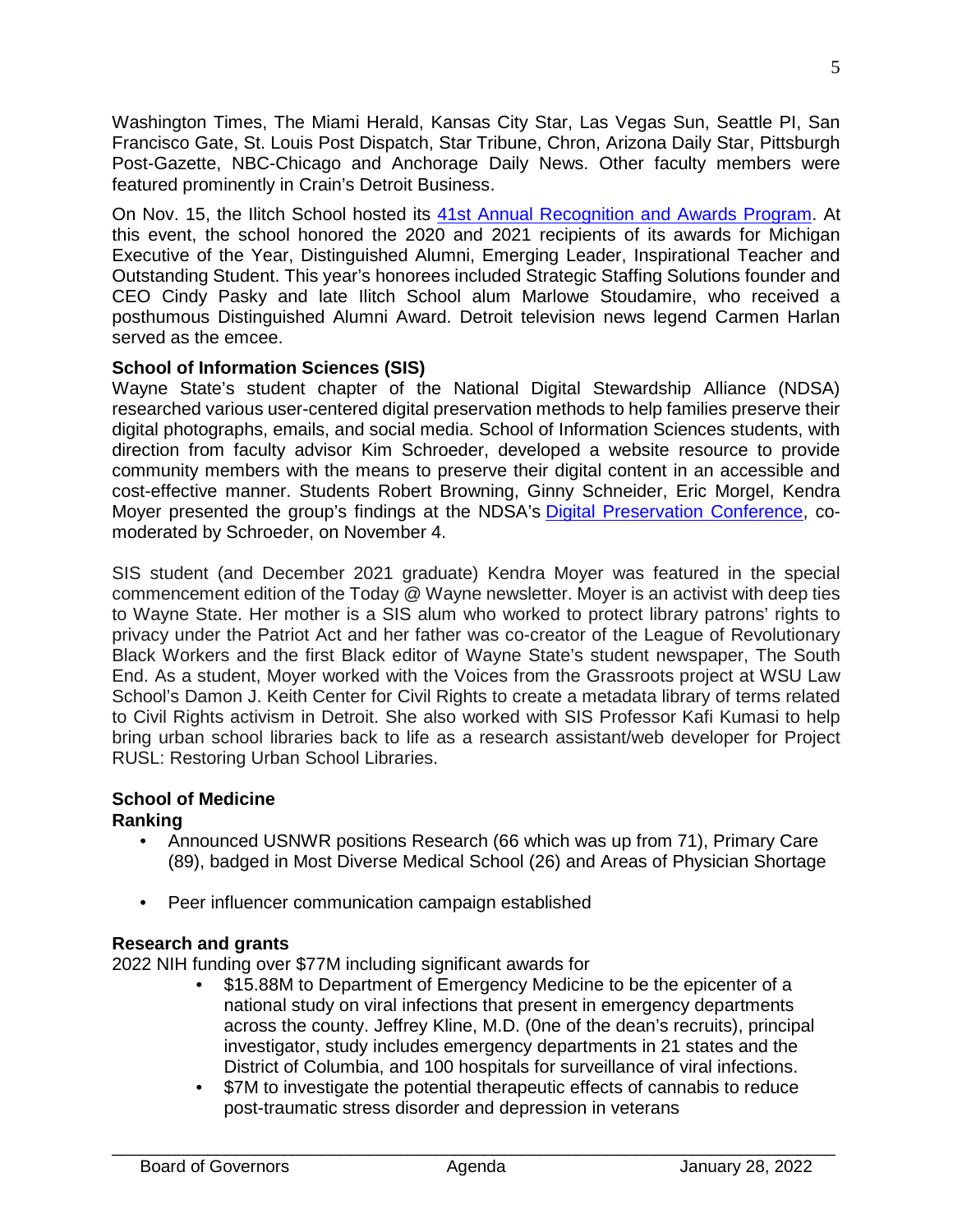- \$2.64M to four-year project, titled Linkage, Empowerment, and Access to Prevent Hypertension, or LEAP-HTN. Phillip Levy, M.D. principal investigator in American Heart Association funded study which will deploy Wayne Health Mobile Units to provide direct, personalized health care and coaching to African American residents with high blood pressure living in select underresourced neighborhoods in Detroit
- \$2M grant from the Michigan Department of Health and Human Services (MDHHS) for "Frontline Strong Together", directed under Department of Psychiatry and Behavioral Sciences to support first responders and their families with training/services.

Blue Ridge Institute announced eight departments in the top 50 nationwide in National Institutes of Health research funding

- Department of Family Medicine and Public Health Sciences, and the Department of Ophthalmology, Visual and Anatomical Sciences are among the nation's top 20 departments
- Department of Family Medicine and Public Health Sciences ranks ninth in the nation (first in Michigan)
- Department of Ophthalmology, Visual and Anatomical Sciences ranks 11th nationally (second in Michigan)
- Department of Emergency Medicine ranks 28th nationwide (second in Michigan)

### **Undergraduate Medical Education (UME) Enrollment**

- Class of 2021 exceeded prior year application goals (10,300) with a strong yield, and increased URM focus and applications including African American students; largest M1 class start
- Students hail from 34 states and 2 Canadian provinces

## **Graduate Medical Education (GME) Match**

• 2021 Match at 99%, highest ever

**Curriculum and program innovation** to aid students in personalizing their degree, create greater degree value and expand leadership skills

- New scholarly concentrations for current students including research, business of healthcare and others
- Announced the only Three-year M.D. in Michigan to begin in July 2022
- Announced an expanded dual degree offering with new concurrent M.D./M.B.A and M.D./M.P.H. to begin July 2022

#### **Launched new and innovative initiatives**

- Center for Emerging and Infectious Diseases established. Based on the strength of COVID-19 clinical work, research and community engagements, center will offer services to local, national and international efforts in emerging infectious diseases.
- Frontline Strong Together funded by \$2M MDHHS grant supports training and support services for first responders and families.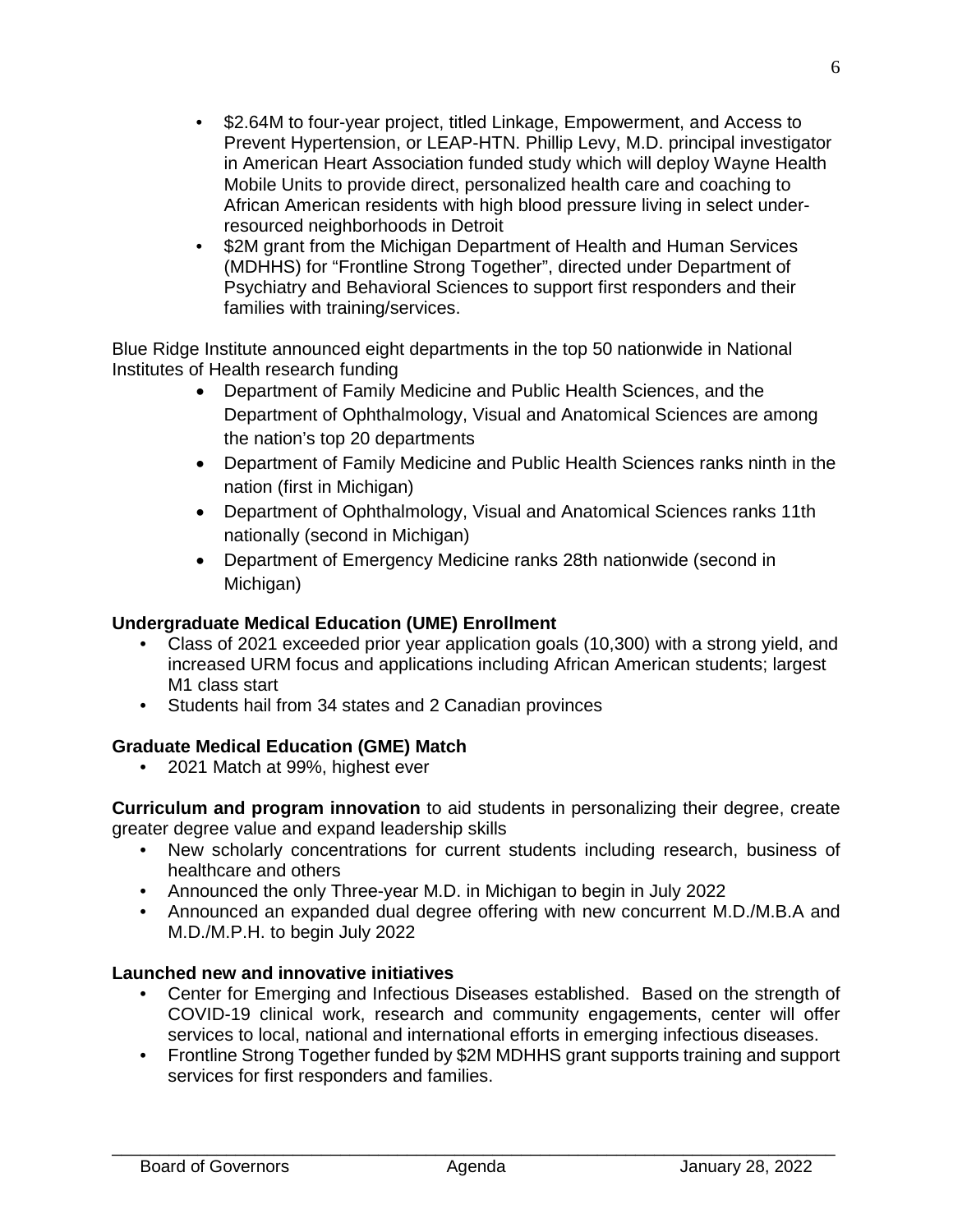#### **School of Social Work**

The Social Work Student Alliance partnered with FEMA to provide assistance to over 600 Detroiters affected by the June flooding and storms. With support from the United Way, a group of ten students wrapped-up the project on December 1st having completed needs assessments and referrals for FEMA support.

Assistant Professor Lisa A. O'Donnell, Doctoral Student Kathy Szechy and UM colleagues were recipients of the 2021 Council on Social Work Education Disability Manuscript Award for their submission titled, "Public Attitudes Towards Individuals With Bipolar Disorders."

Associate Professor Tam Perry, the first non-physician investigator to win the National Hemophilia Foundation's (NHF) Innovative Investigator Research Award, has been named a 2021-22 Resident Scholar by the Wayne State Humanities Center. Perry's residency will allow her to further develop analysis, presentations and publications for her NHF funded project "Navigating Time and Space: Experiences of Aging and Hemophilia" otherwise known as "Project Survivor".

Associate Professor Carolyn Dayton received a Fatherhood Advocate Award from CONNECTIONS: Wayne County Systems of Care – Systems in Action for Children, Youth and Families. Dayton received the award for her extensive research focused on early parenting processes, particularly on fathering in urban settings; active engagement in policy initiatives aimed at revising state and local policies that negatively affect poor, urban fathers; and her dynamic co-leadership of the Metro Detroit Fatherhood Policy Committee.

Social Work has partnered with the non-profit Family Assistance for Renaissance Men (FARM) on a \$400,000, two-year grant to empower Detroit fathers to enhance their parenting, find employment and support their families. FARM is a Detroit-based nonprofit that works to strengthen families by teaching men the principals of fatherhood and building employment skills. Associate Professor Carolyn Dayton served and directed FARM's data collection and program evaluation efforts for several years and will continue providing data support for the grant's Family Intervention Model.

#### **Academic Student Affairs and Global Engagement Student Success - Academic Success Center (ASC)**

The ASC, along with the Office of Student Success Operational Excellence, the Office of Multicultural Student Engagement and the Dean of Students Office, hosted a mid-December calling campaign to reach out to first-year students. Faculty, staff and administrators from across the university joined President Wilson and Provost Kornbluh to phone over 2,000 students to ask how they are doing and connect them with resources, if needed.

#### **Office of Student Financial Aid (OSFA)**

- OSFA has distributed more than \$26.6 million in Higher Education Emergency Relief Fund III monies (known as WSU CARES III), federal funds intended to assist students with educational costs such as tuition, food, housing, health care (including mental health care), childcare or emergency costs that arise due to coronavirus. The team expects to distribute about \$28.6 in total for student grants.
- Financial aid disbursements to students at all levels total more than \$155 million in Fall 2021. Winter 2022 portions were disbursed at the beginning of January.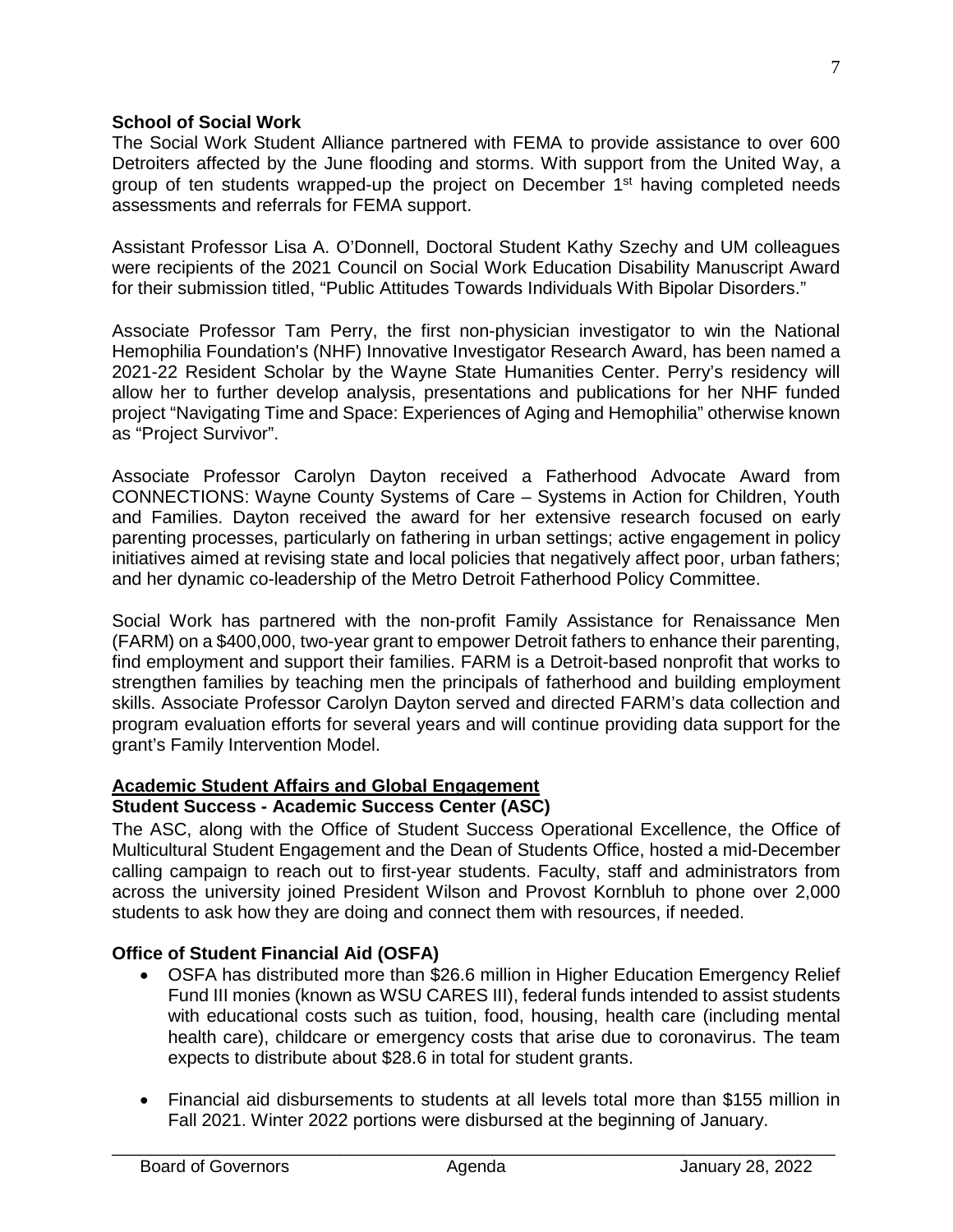### **Peer Assisted Learning (PAL) and Tutor Training Academy (TTA**)

- The PAL Program is partnering with the First Year Residential Experience (FYRE) Learning Community by providing a designated tutor at Chatsworth Suites for inperson drop-in tutoring to provide support for students where they live.
- The Supplemental Instruction (SI) Program is working closely with faculty teaching high- enrollment and historically challenging courses to strategically embed support for students in those classes during winter.
- The TTA is developing and delivering training for undergraduate student assistants in the Rising Scholars and Emerging Scholars programs and is supporting the chemical engineering, electrical engineering and computer science departments with training and support for embedded tutors.

### **Enrollment Management (EM)**

EM is involved in a campus-wide collaborative Registration Rally to help coordinate and host a series of registration efforts for all students. Working in tandem with Student Success, the Rally offers a series of action-oriented initiatives to help students get registered for the upcoming semester. This multi-pronged approach includes 1:1 outreach, call campaigns, text/email campaigns and a two-part in-person programming series. Events were scheduled for mid-December and early January.

### **Office of Student Financial Aid (OSFA)**

- OSFA has distributed more than \$26.6 million in Higher Education Emergency Relief Fund III monies (known as WSU CARES III), federal funds intended to assist students with educational costs such as tuition, food, housing, health care (including mental health care), childcare or emergency costs that arise due to coronavirus. The team expects to distribute about \$28.6 in total for student grants.
- Financial aid disbursements to students at all levels total more than \$155 million in Fall 2021. Winter 2022 portions were disbursed at the beginning of January.

## **Office of International Programs (OIP)**

- OIP hosted the first Collaborative International Learning Experience Conference for 80 students and faculty from the University of Applied Sciences Ruhr West and Harz University of Applied Sciences, both in Germany, and Iowa State University. The collaboration is sponsored by the German Academic Exchange Service (DAAD). The four institutions have been partnering on virtual collaborative projects during the pandemic and met face-to-face for the first time on Wayne State's campus during International Education Week in November. The conference focused on cross-cultural competencies and teaching cross-cultural teams in project-based learning. The students followed a track that examined the history and current events of Detroit within a global context and participated in practical sessions about networking and leadership. Faculty teams refined their projects and will continue to work together in the new year through virtual exchange courses.
- For the third consecutive year, the U.S. Department of State has selected Wayne State University as the sole provider for Fulbright Gateway Orientation. Fulbright, the U.S. government's flagship exchange program, provides U.S. citizens with grants to study, teach and conduct research abroad and for non-U.S. citizens to come to the United States to do the same. OIP will manage the virtual orientation for 1,500 foreign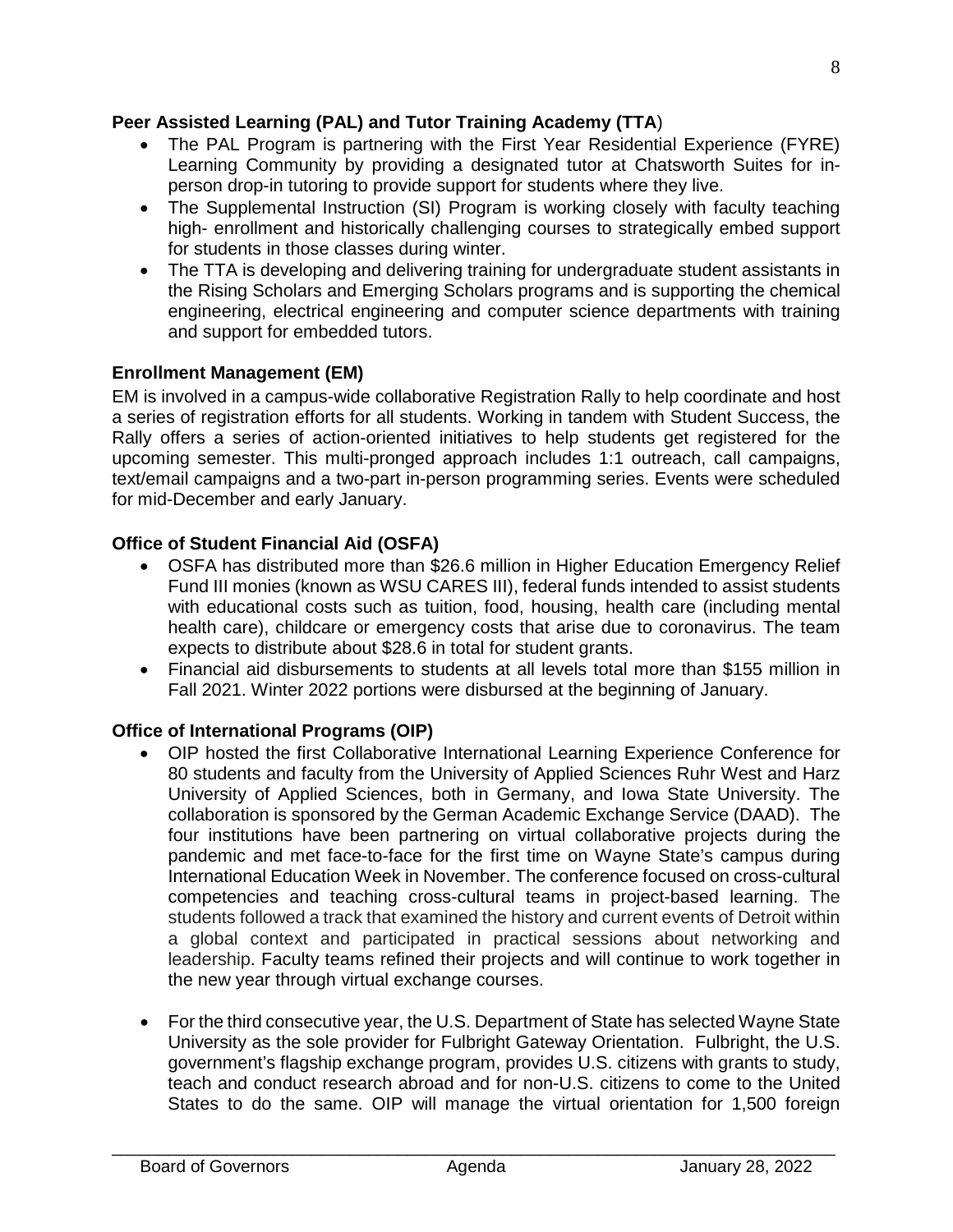grantees coming to the U.S. for the 2022-23 academic year. This is the fifth time WSU has been a host, with the first two years providing orientation in-person on our campus.

- Recent recruiting activities include:
	- o Partnering with the Office of Housing and Residential Life, the Office of International Students and Scholars (OISS) and Career Services to host a virtual information session for prospective students from India, and working with the College of Engineering to host an information session for prospective students from India;
	- o Collaborating with OISS and Graduate Admissions to host a webinar for admitted international students to talk about the I-20 process and next steps in the enrollment process; and
	- o Participated in a wide variety of virtual recruitment events, speaking with students in regions such as Central Asia, Eurasia, and Asia.

A new survey has been developed collaboratively among many areas of the university to support WSU accreditation. It is expected to pilot this Winter, capturing student experiences at the university, use of services, and needs over the course of their educational experience at Wayne State. It is called the Survey of Warrior Educational Engagement and Transformation and reflects two years of input and collaboration throughout the university.

The General Education Program has developed a new website [\(https://wayne.edu/engaging](https://wayne.edu/engaging-gened)[gened\)](https://wayne.edu/engaging-gened) with support resources for students, faculty, and advisors. The website will be announced to the campus community in the winter semester.

The General Education Oversight Committee (GEOC) received reports from last year's assessment of Civic Literacy, Natural Scientific Inquiry, and Wayne Experience courses as part of ongoing Gen Ed Program assessment. Data submitted by instructors in individual courses suggests that 75%-83% of students met or exceeded targeted learning goals. The GEOC and the Assessment Subcommittee will be working with instructors and departments to reflect on assessment results and identify faculty development and student support needs as part of continuing program improvement to ensure that we are supporting student learning. The GEOC has undergone an extensive revision of the learning outcomes and rubrics for the assessment of Basic Composition, Intermediate Composition, and Oral Communication courses, in consultation with instructors and students, as part of ongoing program reflection and improvement. These rubrics will be live-piloted in the winter term.

## **FACULTY AFFAIRS AND DEVELOPMENT**

The Office of Faculty Affairs and Development supplemented August's hybrid New Faculty Orientation experience throughout the semester with four virtual sessions for new faculty focusing on aspects of WSU that were less time-sensitive than what was covered at the beginning of the semester. The supplemental virtual sessions had 47 attendees. Our regular programming for the fall semester included three panels and one webinar, attended by 67 members of faculty, academic staff, and administrators; topics ranged from parenthood on the tenure track to planning a successful sabbatical. We sent four newsletters with an average open rate of 3,750 readers and had strong engagement on Twitter, with average monthly impressions of over 5,000. Chair Chats continued to be held each month with an average attendance of 25 chairs, covering issues like DEI, fellowships, and important features in the new AAUP contract.